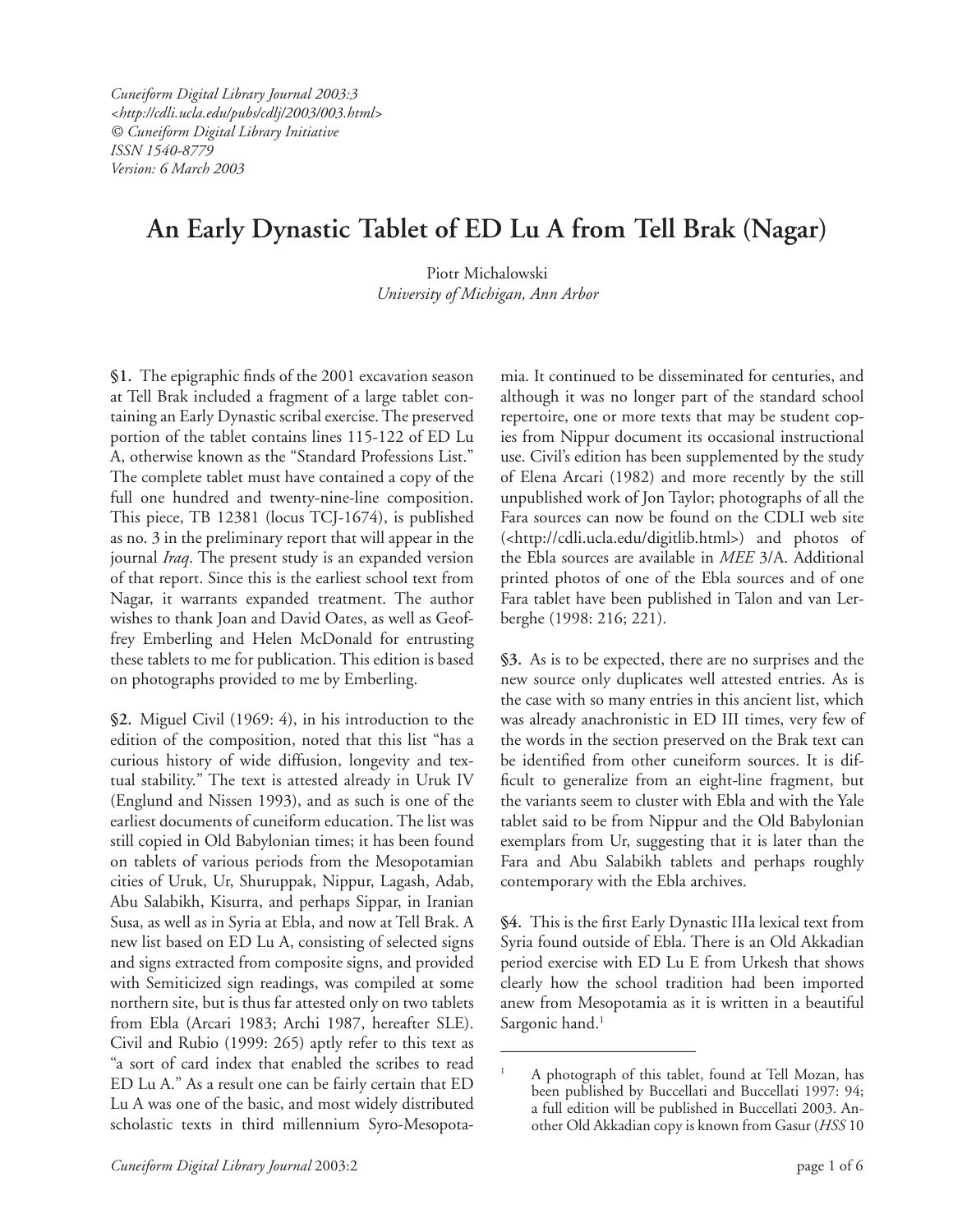

| $1' (=115)$ | [GAL]: 'SANGA': [GANA2]                                  |
|-------------|----------------------------------------------------------|
| $2' (=116)$ | [GAL]: $\text{PA:}DUN_{3}$ <sup>1</sup>                  |
| $3' (-117)$ | [GAL]. 'TI'                                              |
| $4'$ (=118) | ${}^{r}GAL:PA:SA_{6}$ <sup>1</sup>                       |
| $5'$ (=119) | GAL: 'LUHŠU(LAK442)'                                     |
| $6' (=120)$ | <sup>r</sup> GAL:HUB <sub>2</sub> <sup>1</sup>           |
| $7' (-121)$ | [GAL]: 'MUŠ/MUŠ':KAK <sup>2</sup>                        |
| $8' (=122)$ | [GAL.TAK <sub>4</sub> .] <sup>[</sup> ALAN <sup>1?</sup> |

Figure 1: The Brak tablet TB 12381

**§5.** Although this is but a fragment with less than 10% of the composition, it is instructive to compare it to other manuscripts of the list. This section only incorporates available sources and does not include

some unpublished materials that have been identified but have not yet been made public.

# **§6.**

| ED Lu A Sources for lines 115-122 |     |                                          |  |
|-----------------------------------|-----|------------------------------------------|--|
| Ab <sub>S1</sub>                  |     | $=$ <i>OIP</i> 99, 1 (3 & 4) vii 13-iv 3 |  |
| Fara1                             |     | = VAT 9130 $(SF75)$ obv. v 10-18         |  |
| Fara2                             |     | = VAT 12652 (SF 33) rev. i 12'-15'       |  |
| Fara3                             |     | = VAT 12675 (SF 35) obv. v' 9'-10'       |  |
| Ebla1                             | $=$ | TM.75.G.1312 ( <i>MEE</i> 3 1, photo     |  |
|                                   |     | <i>MEE</i> 3/A pl. i) r. v 1-8           |  |
| Ebla2                             | $=$ | TM.G.1398 (MEE 3 2 + 5, photo            |  |
|                                   |     | MEE 3/A pl. ii) o. vii 1-8               |  |
| Brak1                             |     | $=$ TB 12381                             |  |
| <b>Later Sources</b>              |     |                                          |  |
| Nip1                              |     | = $CBS 7845 (SLT 113)$ i 1'-6'           |  |
|                                   |     | Unkn1 = $YOS 1 12$ col. "i" 6-13         |  |
| Unkn2                             |     | $=$ $\frac{7CS55(2003)}{11^2-2}$         |  |
| <b>OB</b> Sources                 |     |                                          |  |
| Kisurra1 =                        |     | FAOS 2/1, pl. 92 (F20 Š 71)              |  |
| Ur1                               |     | $= UET 7 86$ ii' 6'-12'                  |  |
| Ur2                               | $=$ | U 30497 (Civil, OrAnt 22 [1983]          |  |
|                                   |     | 1 n. 2) ii 1-7                           |  |
|                                   |     |                                          |  |

The related entries from the Ebla Sign List line 48-52 are labeled as SLE.

**§7.** The Yale prism *YOS* 1, 12, was said to be from Nippur according to the dealer who sold it, but that is highly unlikely, even though that claim was taken for granted in *MSL* 12. It is not clear to me if this is an ED exemplar, or another example of a later archaizing copy. Benjamin Foster, who was kind enough to examine the prism for me, suggests that it is later than ED, perhaps even Ur III in date. Another prism containing Lu A that may be Ur III or OB but with older looking signs will be published shortly by Mark Cohen in *JCS* 55; only the ends of two of our lines are preserved on that exemplar. The Nippur tablet *SLT* 113 is another fragment of a prism and, according to Steve Tinney, might be OB.3 In view of the uncertainties concerning their dating, I have listed these two as "later sources." It is obvious that a full reinvestigation of the dating of the various manuscripts of Lu A and the fascinating matter of archaizing

<sup>222).</sup> Unlike Lu A, which goes back to Uruk times, Lu E may have been composed in ED, perhaps in Kish, as proposed by Biggs (1981:132).

<sup>2</sup> It is also possible that this was MU∑×MU∑, as in the OB sources Ur2 (see below) and BM 58580 (unp.).

<sup>3</sup> Apparently the unpublished Istanbul tablets, Ni 1600 and Ni 2528, join *SLT* 113, but I do not have access to this material. Jon Taylor was kind enough to send me transliterations of two post-ED Nippur tablets, CBS 6142+ and N 5566+, that add little to this passage, as well as of a badly preserved OB source (BM 58680), possibly from Sippar, that has glosses similar to the Ur pieces.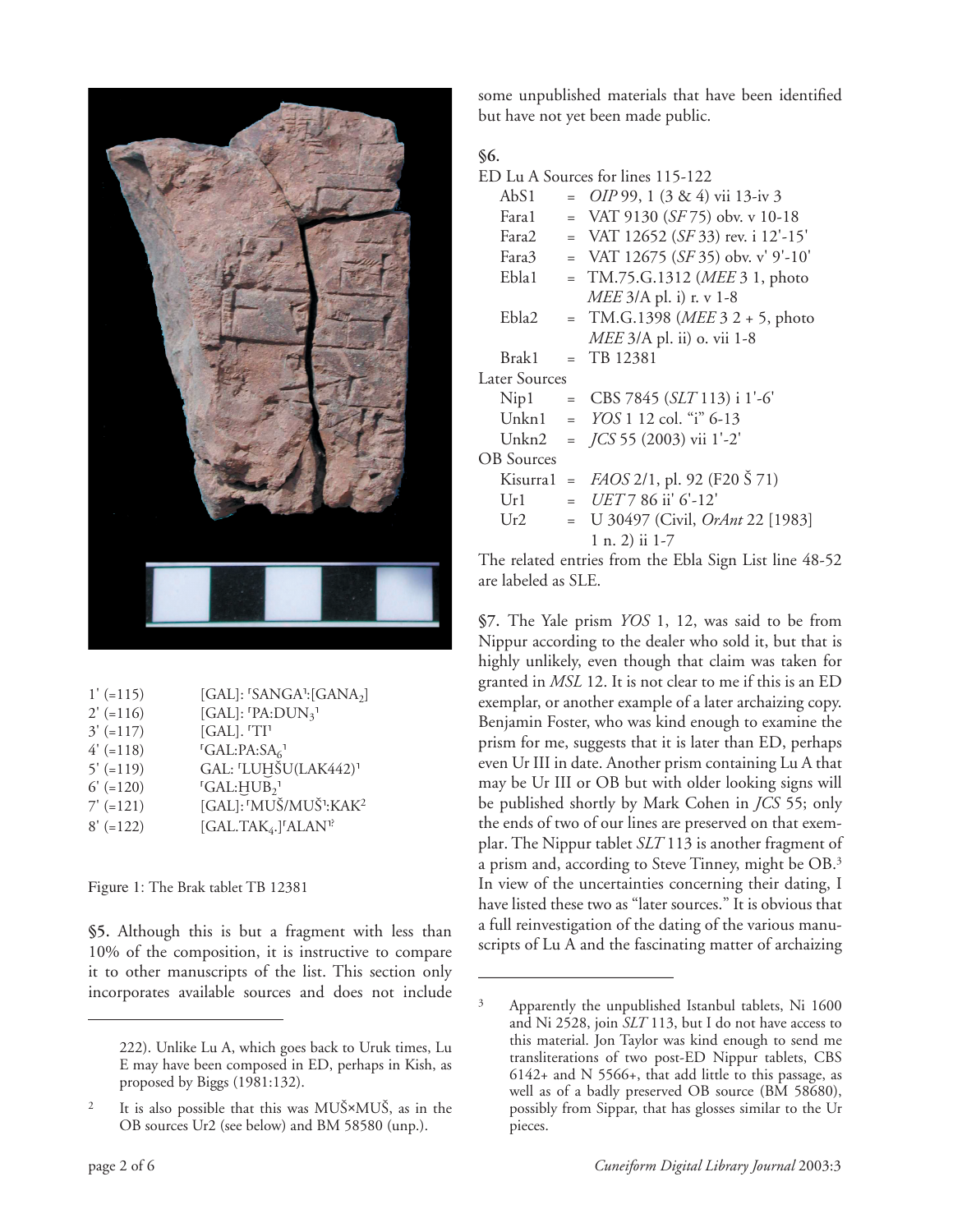copies, most of them on prisms, lies outside the scope of the present short note. The paleographic details of such texts are of great interest and require further study;

for a list of known OB copies of Ed Lu A and other ED lexical lists, see Veldhuis 1997/8: 123.

| §8. Textual Matrix of Lines 115-122 of ED Lu A |              |                                     | Ur1                                                                                                                |                          | $[GAL:PA]^{x-fti1-di-Fim-gal1}SA$ |                                                                   |                              |  |
|------------------------------------------------|--------------|-------------------------------------|--------------------------------------------------------------------------------------------------------------------|--------------------------|-----------------------------------|-------------------------------------------------------------------|------------------------------|--|
| ("+"=preserved, "."=damaged, "o"=missing)      |              |                                     |                                                                                                                    | Ur2                      |                                   | [GAL]:PA[ <sup>x</sup> ]-ti-di-im-galSA                           |                              |  |
| 115.                                           | GAL:         |                                     | GANA <sub>2</sub> : SANGA                                                                                          |                          |                                   |                                                                   |                              |  |
| AbS1                                           | $^{+}$       | $\ddot{}$                           | $^{+}$                                                                                                             | 119.                     |                                   | GAL: LUḤŠU(LAK442)                                                |                              |  |
| Fara1                                          | $^{+}$       | $\ddot{}$                           | $^{+}$                                                                                                             | AbS1                     | $\ddot{}$                         | $^{+}$                                                            |                              |  |
| Fara2                                          |              | $\mathbf O$                         | $\rm{O}$                                                                                                           | Fara1                    | $\ddot{}$                         | $\ddot{}$                                                         |                              |  |
| Fara3                                          |              |                                     | $\qquad \qquad +$                                                                                                  | Unkn1                    | $+$                               | $\begin{array}{c} + \end{array}$                                  |                              |  |
| Unkn1                                          | $^{+}$       | SANGA                               | GANA <sub>2</sub>                                                                                                  | Ebla1                    | $+$                               | $\begin{array}{c} + \end{array}$                                  |                              |  |
| Ebla1                                          | $^{+}$       |                                     | $^{+}$                                                                                                             | Ebla2                    | $\qquad \qquad +$                 | $^{+}$                                                            |                              |  |
| Ebla2                                          | $^{+}$       | $\begin{array}{c} + \end{array}$    | $\qquad \qquad +$                                                                                                  | Nip 1                    | $\qquad \qquad +$                 | $\mathbf O$                                                       |                              |  |
| Brak1                                          | $\mathbf O$  |                                     | SANGA [GANA <sub>2</sub> ]                                                                                         | Brak1                    | $\mathbf O$                       |                                                                   |                              |  |
| Kisurra1                                       | $+$          |                                     | SANGA GANA2                                                                                                        | Ur1                      |                                   | [GAL lu-uš]-rhu1-um'-ni-irLUHŠU                                   |                              |  |
| Ur1                                            |              |                                     | [GAL.SANGA ] <sup>an-da-ga-na</sup> GANA <sub>2</sub>                                                              | Ur2                      |                                   | [GAL lu]-uš-hu-um-ni-irLUHŠU                                      |                              |  |
| Ur2                                            |              |                                     | $[\mathsf{GAL}.\mathsf{SANGA}\; \; \mathsf{^{an}]}\mathsf{^{rda1}\! \mathsf{g}a\mathsf{^{-na1}\! \mathsf{G}ANA_2}$ | <b>SLE</b>               |                                   | $LUH\text{\sV} = la-ba-šu-um$                                     |                              |  |
| <b>SLE</b>                                     |              | $GANA_2 = ga-na-um$                 |                                                                                                                    |                          |                                   |                                                                   |                              |  |
|                                                |              |                                     |                                                                                                                    | 120.                     | GAL:                              | HUB <sub>2</sub>                                                  |                              |  |
| 116.                                           | GAL:         | PA:                                 | $DUN_3$                                                                                                            | AbS1                     | $\ddot{}$                         | $^{\mathrm{+}}$                                                   |                              |  |
| AbS1                                           | $^{+}$       | $^{+}$                              | $^{+}$                                                                                                             | Fara1                    | $+$                               | $^{+}$                                                            |                              |  |
| Fara1                                          | $^{+}$       | $\boldsymbol{+}$                    | $\begin{array}{c} + \end{array}$                                                                                   | Unkn1                    | $^{+}$                            |                                                                   |                              |  |
| Fara2                                          |              | $\mathbf O$                         |                                                                                                                    | Ebla1                    | $+$                               | $\begin{array}{c} + \end{array}$                                  |                              |  |
| Fara3                                          |              | $TDUN_3$ :                          | $\mathbf O$<br>PA                                                                                                  | Ebla2                    | $\ddot{}$                         | $^{+}$                                                            |                              |  |
| Unkn1                                          |              |                                     |                                                                                                                    | Brak1                    |                                   |                                                                   |                              |  |
| Ebla1                                          | $^{+}$       | $^{+}$                              | $\rm{O}$                                                                                                           | Nip 1                    | $\cdot$<br>$^{+}$                 | $\mathbf O$                                                       |                              |  |
| Ebla2                                          | $^{+}$       | $\ddot{}$                           | $^{+}$                                                                                                             | Ur1                      |                                   |                                                                   |                              |  |
| Brak1                                          | $^{+}$       | $\begin{array}{c} + \end{array}$    | $^{+}$                                                                                                             | Ur2                      | $\mathbf O$                       | $^{+}$<br>$\begin{bmatrix} \end{bmatrix}^{-x}$ +                  |                              |  |
|                                                | $\mathbf{o}$ |                                     | $[GAL:PA]$ <sup>rhu1-ur-sa-ag2-gal</sup> $DUN3$                                                                    |                          | $\mathbf O$                       |                                                                   |                              |  |
| Ur1                                            |              |                                     | [GAL]: <sup>r</sup> PAbu <sup>1-ur-sag-gal</sup> DUN <sub>3</sub>                                                  | 121.                     |                                   | GAL: MUŠ/MUŠ: KAK                                                 |                              |  |
| Ur2                                            |              |                                     |                                                                                                                    | AbS1                     |                                   | MUŠ/KAK/MUŠ                                                       |                              |  |
| <b>SLE</b>                                     |              | $DUN_3 = lu-ma-a_3-su-um$           |                                                                                                                    |                          | $+$                               | MUŠ/KAK/MUŠ                                                       |                              |  |
|                                                |              |                                     |                                                                                                                    | Faral                    | $+$                               |                                                                   |                              |  |
| 117.                                           | GAL.         | TI                                  |                                                                                                                    | Unkn1                    | $+$                               | MUŠ/ <sup>r</sup> KAK <sup>1</sup> /MUŠ                           |                              |  |
| AbS1                                           | $^{+}$       | $^{+}$                              |                                                                                                                    | Unkn2                    | $\mathbf{o}$                      | <b>'MUŠ×MUŠ':'KAK '</b>                                           |                              |  |
| Fara1                                          | $^{+}$       | $^{+}$                              |                                                                                                                    | Ebla1                    | $+$                               | 'MUŠ/MUŠ <sup>1</sup> : KAK                                       |                              |  |
| Fara2                                          |              | $\mathbf O$                         |                                                                                                                    | Ebla2                    | $+$                               | MUŠ/KAK/MUŠ                                                       |                              |  |
| Unkn1                                          |              | $^{+}$                              |                                                                                                                    | Brak1                    | $\mathbf{o}$                      | MUŠ/MUŠ: KAK                                                      |                              |  |
| Ebla1                                          | $^{+}$       | $^{+}$                              |                                                                                                                    | Nip 1                    | $^+$                              | $\mathbf{O}$                                                      | $\mathbf O$                  |  |
| Ebla2                                          | $^{+}$       | $\begin{array}{c} + \end{array}$    |                                                                                                                    | Ur2                      | $\mathbf{o}$                      | x-ku <sub>MU</sub> Š×MUŠ                                          |                              |  |
| Brak1                                          | $\mathbf{O}$ |                                     |                                                                                                                    |                          |                                   | Unkn1 after 122 (reading based on collation by B. Foster); Ur1    |                              |  |
| Nip2                                           |              | $\mathbf{O}$                        |                                                                                                                    |                          |                                   | has only the end of the final sign of 122 making it look as if it |                              |  |
| Brak1                                          | $\mathbf{O}$ |                                     |                                                                                                                    | also had 122 before 121. |                                   |                                                                   |                              |  |
| Ur1                                            |              | [GAL] <sup>rti1-di-im-gal</sup> DIM |                                                                                                                    |                          |                                   |                                                                   |                              |  |
| Ur2                                            |              | [GAL] <sup>[til-ti-im-gal</sup> DIM |                                                                                                                    | 122.                     | GAL:                              | TA $K_4$ .                                                        | <b>ALAN</b>                  |  |
|                                                |              |                                     |                                                                                                                    | AbS1                     | $\begin{array}{c} + \end{array}$  | $^{+}$                                                            | $^+$                         |  |
| 118.                                           | GAL:         | PA:                                 | SA <sub>6</sub>                                                                                                    | Fara1                    | $\begin{array}{c} + \end{array}$  | $^+$                                                              | $\ddot{}$                    |  |
| AbS1                                           | $^{+}$       | SA <sub>6</sub>                     | PA                                                                                                                 | Unkn1                    | $^{+}$                            |                                                                   | ALAN×GANA <sub>2</sub> -tenû |  |
| Fara1                                          | $^{+}$       | SA <sub>6</sub>                     | PA                                                                                                                 | Unkn2                    | $\mathbf O$                       | $\rm{O}$                                                          | $^{+}$                       |  |
| Fara2                                          |              | $\rm{O}$                            | $\mathbf O$                                                                                                        | Ebla1                    | $\begin{array}{c} + \end{array}$  | $^+$                                                              | $\ddot{}$                    |  |
| Unkn1                                          | $^{+}$       | $\boldsymbol{+}$                    | $^{+}$                                                                                                             | Ebla2                    | $\ddot{}$                         | $^{+}$                                                            | $\ddot{}$                    |  |
| Ebla1                                          | $^{+}$       | $+$                                 | $^{+}$                                                                                                             | Brak1                    | $\mathbf O$                       | ${\rm O}$                                                         |                              |  |
| Ebla2                                          | $\ddot{}$    | $\begin{array}{c} + \end{array}$    | $^{+}$                                                                                                             | Nip 1                    | $\ddot{}$                         | $^{\mathrm{+}}$                                                   | $\mathbf O$                  |  |
| Nip 1                                          |              | $\mathbf O$                         | 0                                                                                                                  | Ur1                      | $\mathbf 0$                       | ${\rm O}$                                                         |                              |  |

SLE (see commentary)

Brak1 . . .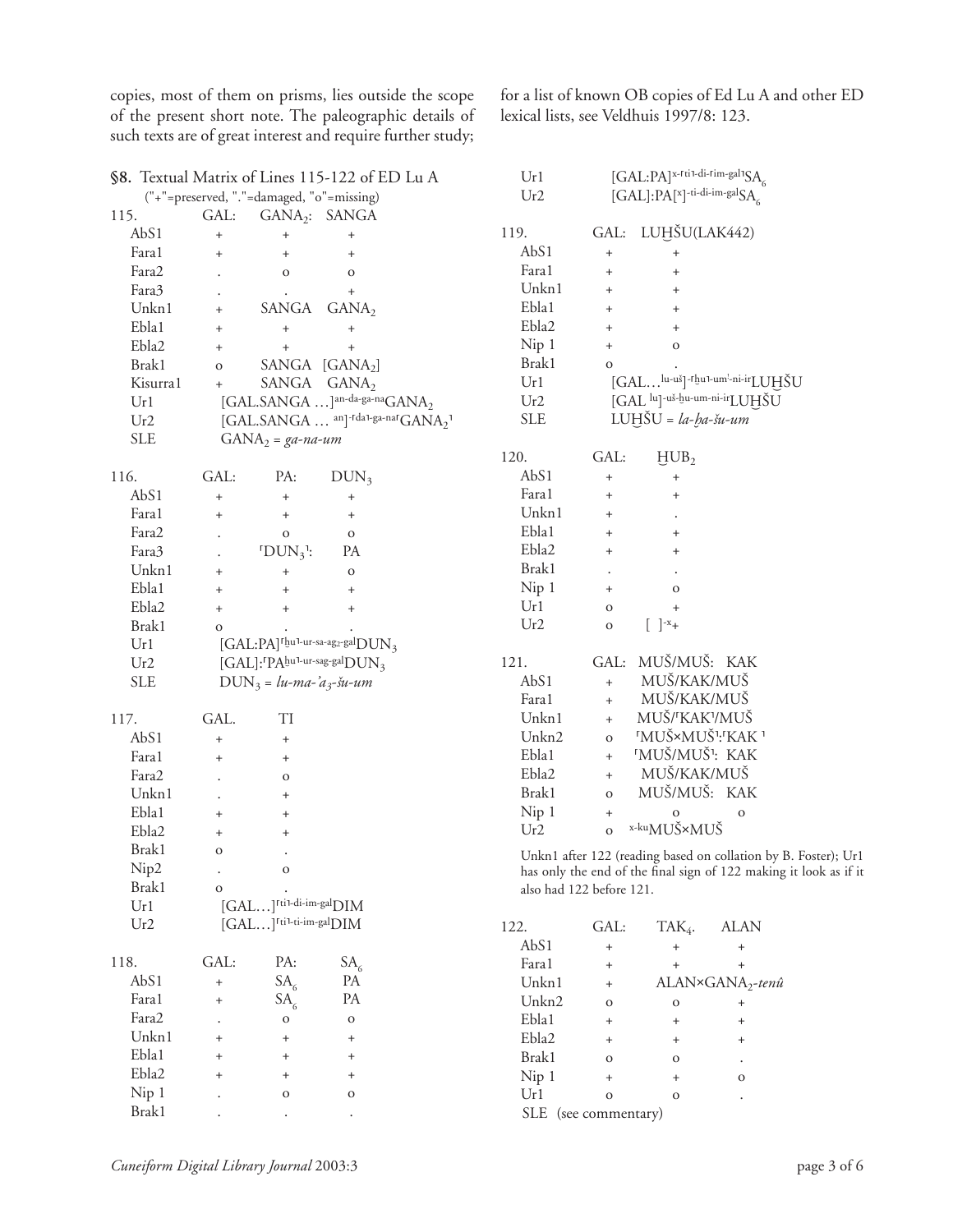|     | Fara                     | AbS    | Ebla      | Unknown   | Brak   | OB Ur |
|-----|--------------------------|--------|-----------|-----------|--------|-------|
| 115 | $\overline{\phantom{0}}$ | ۰      | ٠         | $\ddot{}$ | $^{+}$ |       |
| 116 | $+/-$                    | $^{+}$ | $\ddot{}$ | $\ddot{}$ |        |       |
| 117 | $^{+}$                   | $+$    | $^{+}$    | $\ddot{}$ | $^+$   |       |
| 118 | ٠                        | ۰      | $^{+}$    | $\ddot{}$ | $^+$   |       |
| 119 | $^{+}$                   | $^{+}$ | $^{+}$    | $\pm$     | $^+$   |       |
| 120 | $^+$                     | $^{+}$ | $\ddot{}$ | $\pm$     | $^+$   |       |
| 121 | -                        |        | $+/-$     |           |        |       |
| 122 |                          |        |           | ۰         |        |       |

Figure 2. Comparison of sources by provenience

# *Philological Notes*

**§9.** It is difficult to generalize on the basis of this kind of distribution of variants, but the general tendency seems to be for more agreement between Brak and Ebla than between Brak and the ED Mesopotamian sources. There is also a large degree of agreement between Brak and the OB Ur pieces and the *YOS* 1 text (see figure 2).

**§10.** l. 117: For an OB reference, see, perhaps, gal-ti = gal-di = *ti-iz-qa2-ru-um*/*ra-aÌ-bu-um*, *MSL* 14, 134 ii 18-19, a unique Ea type text from Sippar. The confusions that ED Lu A posed for scribes are obvious from the OB versions from Ur that have DIM instead of TI.

**§11.** l. 119: On the various forms of this and related signs and on the reading luhšu/a see G. Selz, RA 83 (1989) 7-12, with earlier literature.

**§12.** l. 121: The only other occurrence of this term known to me is in ED Word List E (*SF* 59, *MEE* 3, 50 + unpublished duplicates) 45 (written MU∑/KAK/MU∑ in both ED sources).

**§13.** l. 122: Of all the words in this passage, TAK4.ALAN, albeit without the fronted GAL, is the best attested outside of ED Lu A. The component sign generally transliterated TAK<sub>4</sub> requires further study; for the present see Veldhuis 1995: 436-437. As he notes, this is essentially a ∑U sign that has been rotated by 90º. One could argue that this anticipates, in a sense, the later technique of creating signs by slanting them at an angle, what was referred to by Mesopotamian scribes as tenû. We may have an earlier example of the philological convention for this type of practice, perhaps an ad hoc one, in one of the two copies of the ED Lu A-derived SLE text. In one manuscript line 51 repeats the Lu entry TAK4.ALAN, while the following line provides only the first component TAK<sub>4</sub>. A duplicate (TM.75.G.1907+12690; both from Archi 1987 95) provides sign names with a twist:

| TAK <sub>4</sub>       | <i>šu-wu-um</i> , followed by "AŠ (obliq.)," |
|------------------------|----------------------------------------------|
|                        | that is by an angled wedge.                  |
| TAK <sub>4</sub> .ALAN | la-'a <sub>3</sub> -num <sub>2</sub>         |

It seems more than likely that the first entry is to be understood as "TAK4 is an angled *Òuwum*, i.e. ∑U-sign." The second one simply provides a name for the ALAN sign and is not a translation of the whole entry.<sup>4</sup>

§14. The professional name TAK<sub>4</sub>.ALAN is already attested in the archaic texts from Uruk, in a lexical list (W 20266,4, *ATU* 3, pl. 21), as well as in administrative accounts (W 24224, *BagM* 22 [1991] 156; W 20274,16 *ATU* 2, 22, etc.). It occurs again in ED Lu C 50 (Taylor 2003), and ED Lu E 20 (*MSL* 12, 17). It was still used in administrative texts from Fara, Ebla, ED II Girsu, and Old Akkadian Nippur; see Bauer (1972: 344 "Bildhauer") as well as Pomponio and Visicato (1994: 474), but to my knowledge it is not known from any later documents. Outside of Girsu it may be attested in a votive inscription edited by Steible (1982: 342), which most probably originated in Adab. The text is inscribed on a broken ED period statue of a man and reads:

 $1.$  d[nin]- $\frac{3}{5}$ ubur<sup>?1</sup> 2. […] 3. x x … 4. ME.DUR<sub>2</sub>.KISAL x x 5. TAK<sub>4</sub>'.ALAN-ni 6. nam-ti-la-ni-da 7.  $he_2$ -na-da-ku<sub>x</sub>(DU)

§15. Steible translated the text: "[(Für) Ninšubu]r(?) [….] (=PN) … seine Statue möge für sein Leben für

 $^{4}$  I leave aside here the problem of TAK<sub>4</sub>.ALAN.ME = *la-ma-num2* in *MEE* 4, no. 112 ii 5'-6'.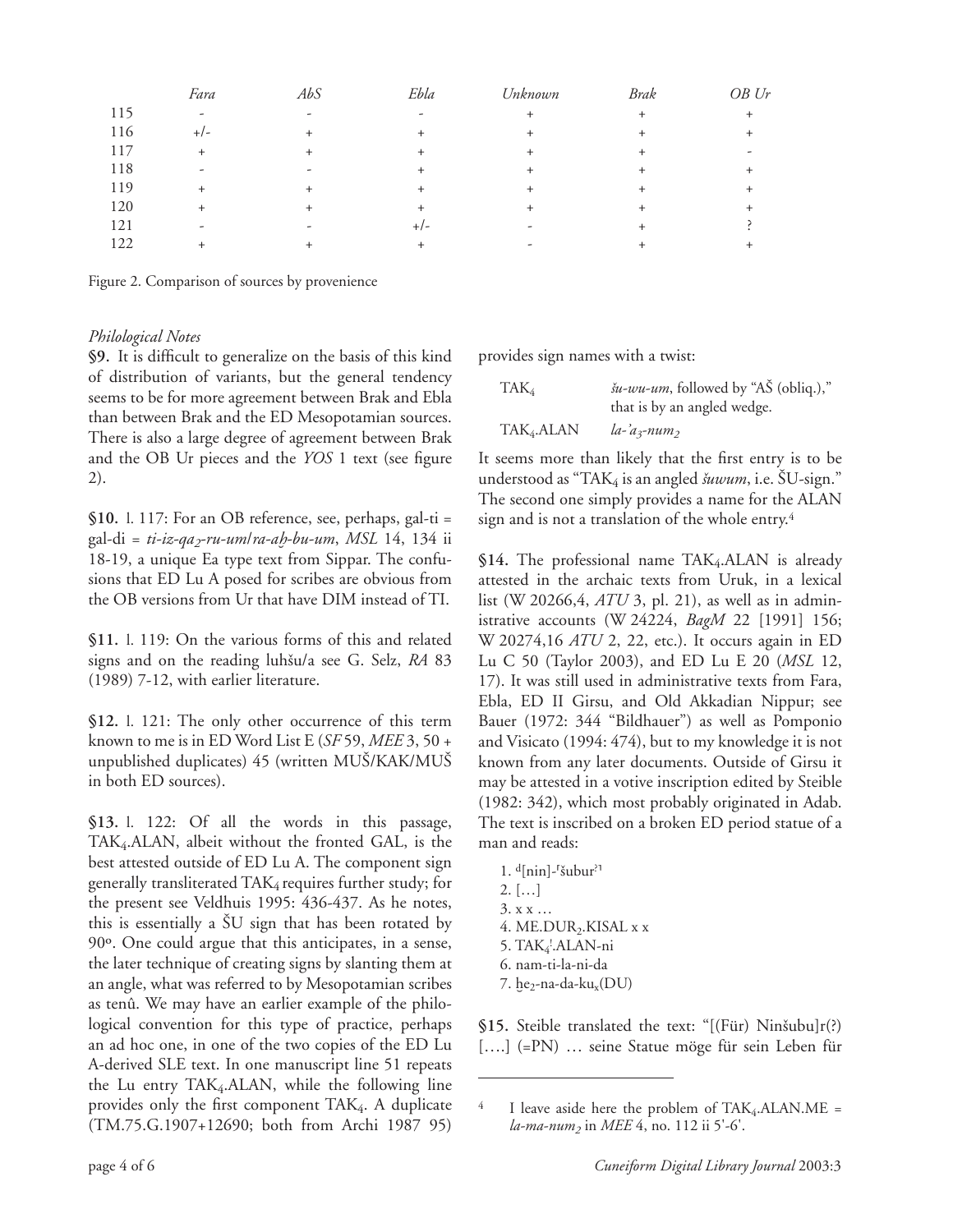ihn/sie dastehen" and his interpretation is accepted by Pomponio and Visicato (1994: 374). I would suggest that rather than render line 5 as "his statue" we interpret this as the profession of the person represented by the sculpture, whose name is undoubtedly contained in line 4. Without collation I would not venture much further, but will only note that KISAL is probably to be interpreted as gipar<sub>x</sub> (Steinkeller 1999: 109) and that the broken signs at the end may include si.

**§16.** The later history of this word in lexical texts is somewhat murky. The entries in OB Proto-Lu 675 (*MSL* 12, 57) and in a related list (*MSL* 12, 67 iii 7') may have been simply carried over from ED professional name list tradition. The same tradition is reflected in OB Diri, which offers an Akkadian translation for the first time : TAK4.ALAN = *gu-ur-gu-ru-um* (OB Nippur Diri VI B 164).

**§17.** In later times this sign combination became  $(URUDU). SIG<sub>7</sub>.TAK<sub>4</sub>.ALAN as in ze<sub>2</sub>-er-muš-ku =$ URUDU.SIG7.TAK4.ALAN = MIN in Diri VI E 86 and  $[\text{lu}_2]$ -<sup>r</sup>tibira<sup>1</sup> = SIG<sub>7</sub>.TAK<sub>4</sub>.ALAN<sup>si-ir-MUŠ<sup>2</sup>-lam<sup>1</sup> =</sup> gur-gur-ru in "Hh XXV" B iv 8' (*MSL* 12, 229), a "late secondary compilation of rather low quality" (*MSL* 12, 230). For other late lexical and literary references see *CAD* G, pp. 138-139. The Akkadian has been interpreted as *gurgurru* (*qurqurru*), "craftsman working in wood and metal" (*CAD*).